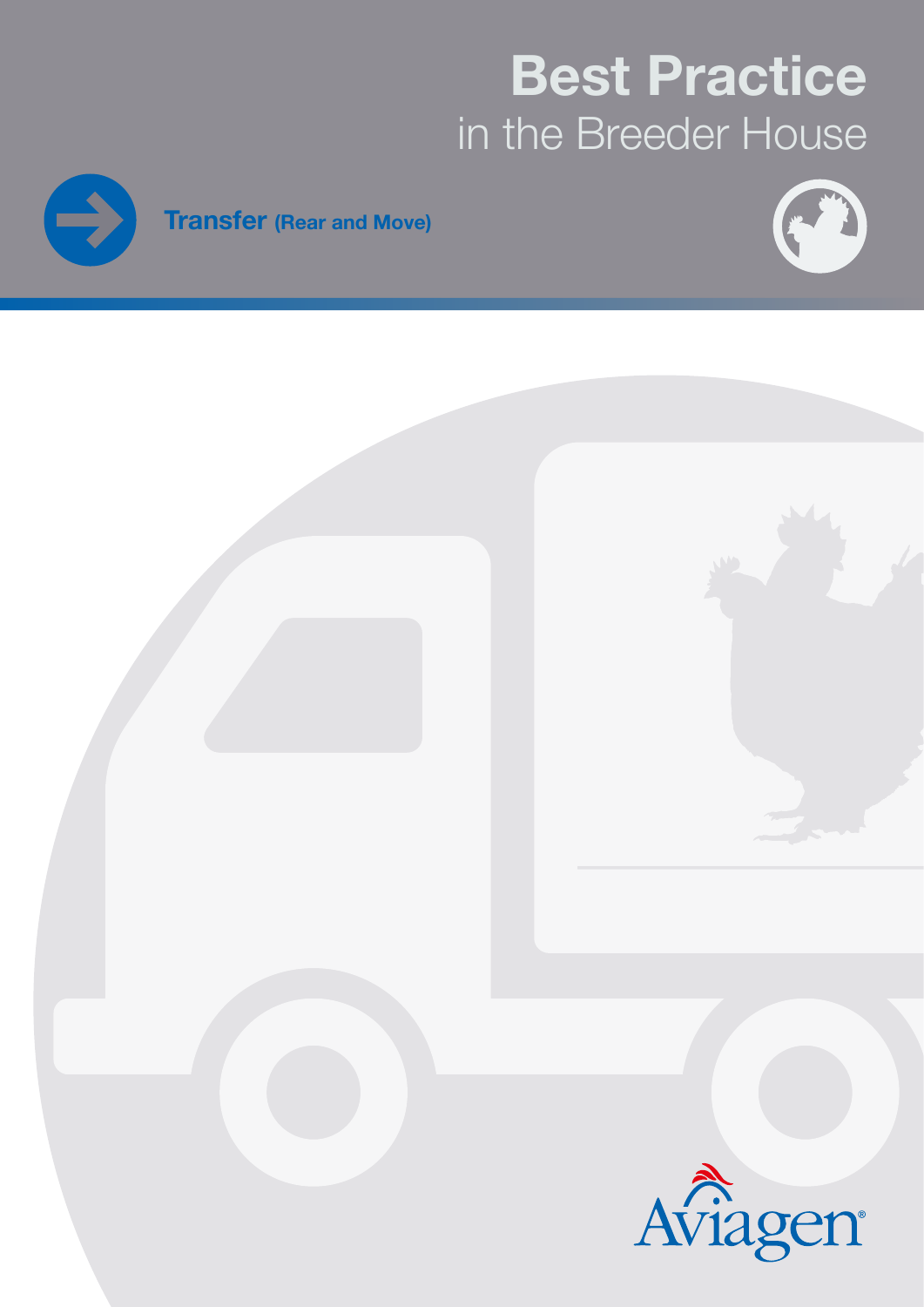### Introduction

Where rear and move facilities exist birds are transferred out of the rearing facilities and moved to the laying facilities before lay commences. This process must be managed carefully to avoid losses in body weight and flock uniformity, reduced breeder performance, welfare and even increased mortality.

### **Transfer**

Best practice management of the transfer process starts about 2 weeks before the birds are moved with transfer planning and continues until about 5 days after transfer with monitoring the birds to ensure they have settled into the laying facility.



## Best Practice for Transferring Broiler Breeders

| $\overline{1}$ | Prepare. Ensure the laying house is laid out ready<br>to receive the flock well in advance. Minimize<br>environmental and equipment differences between<br>rear and lay facilities. |  |
|----------------|-------------------------------------------------------------------------------------------------------------------------------------------------------------------------------------|--|
| $\overline{2}$ | Ensure birds can find feed and water easily and<br>quickly upon arrival.                                                                                                            |  |
| 3              | Monitor crop fill and bird behavior after transfer to<br>ensure birds are eating and drinking and have settled<br>in well to the new facilities.                                    |  |

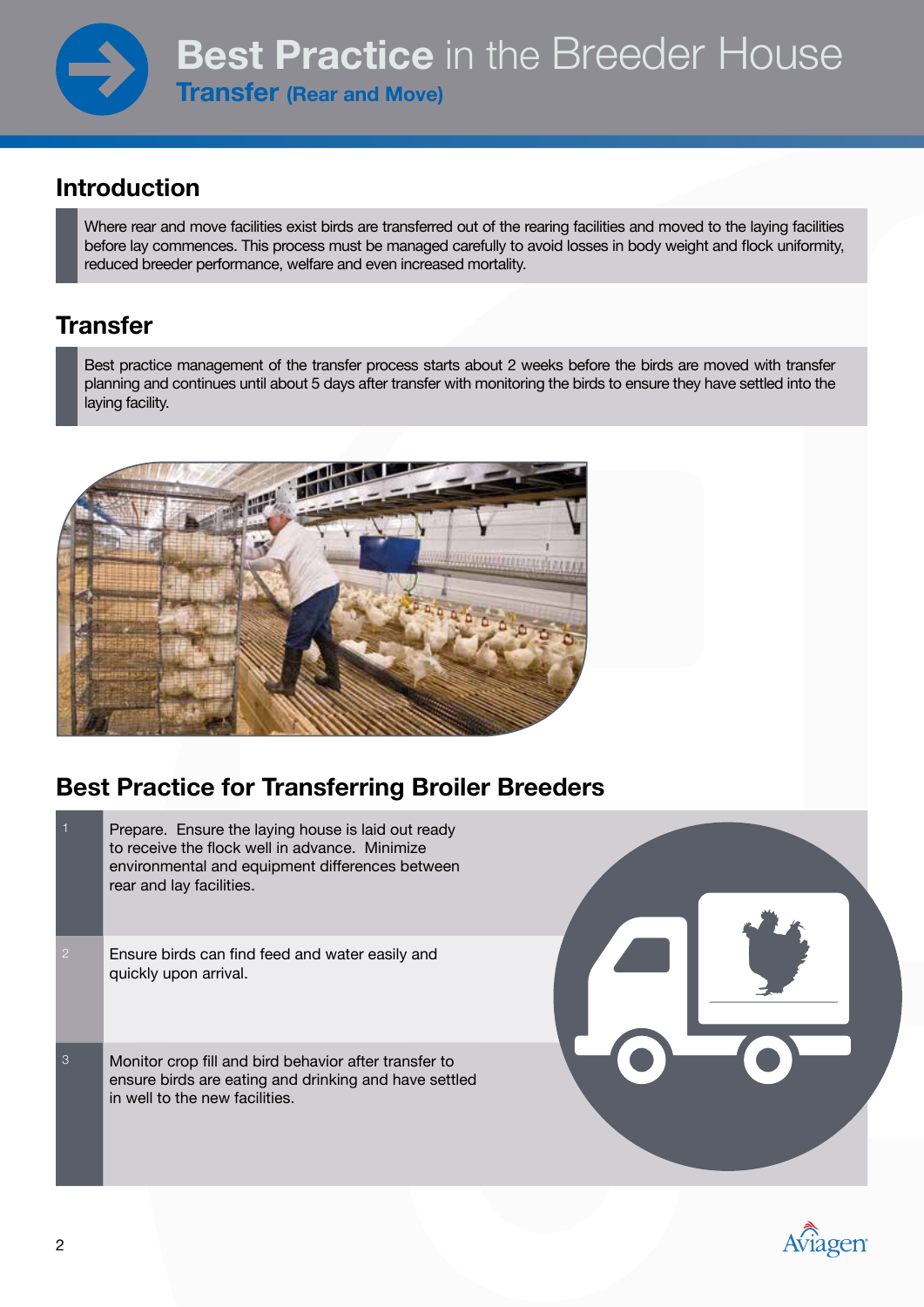

#### Pre-Transfer

- The lay house must be ready to receive the flock, with feeders, drinkers and nest boxes in place at least one week prior to the planned transfer date.
- Feeding and drinking equipment, feeding space, lighting programs and biosecurity should ideally be the same on the lay farm as on the rear farm.
- 3 The production farm manager must have complete rearing records for the flock in advance of transfer to allow unloading of stock to be appropriately organized.

Records should include;

- **Bird numbers**
- Body weight and uniformity
- Feed amounts
- Lighting program
- Vaccinations and medications
- Minimize the difference in environment between the rear and lay houses. If it is cold outside, it is beneficial to pre-warm the lay house to achieve a floor and air temperature of 18-20°C (64-68°F). This will prevent condensation build up and help maintain litter quality, and will optimize feed intake.

#### 5 During loading and transportation:

- Birds should have an empty digestive tract but water must be available for as long as possible (up to at least an hour before loading).
- Crates, equipment and the trucks must be clean and disinfected and checked for bacteriological status.
- Crate height and density should allow all birds to sit in one layer. The number of birds per crate must adhere to local legislation. In high temperatures the number of birds per crate should be reduced.
- Birds should be caught and handled carefully using both hands. Adhere to local legislation.
- Birds should have adequate protection from the weather and appropriate ventilation; air should move freely around and between crates.



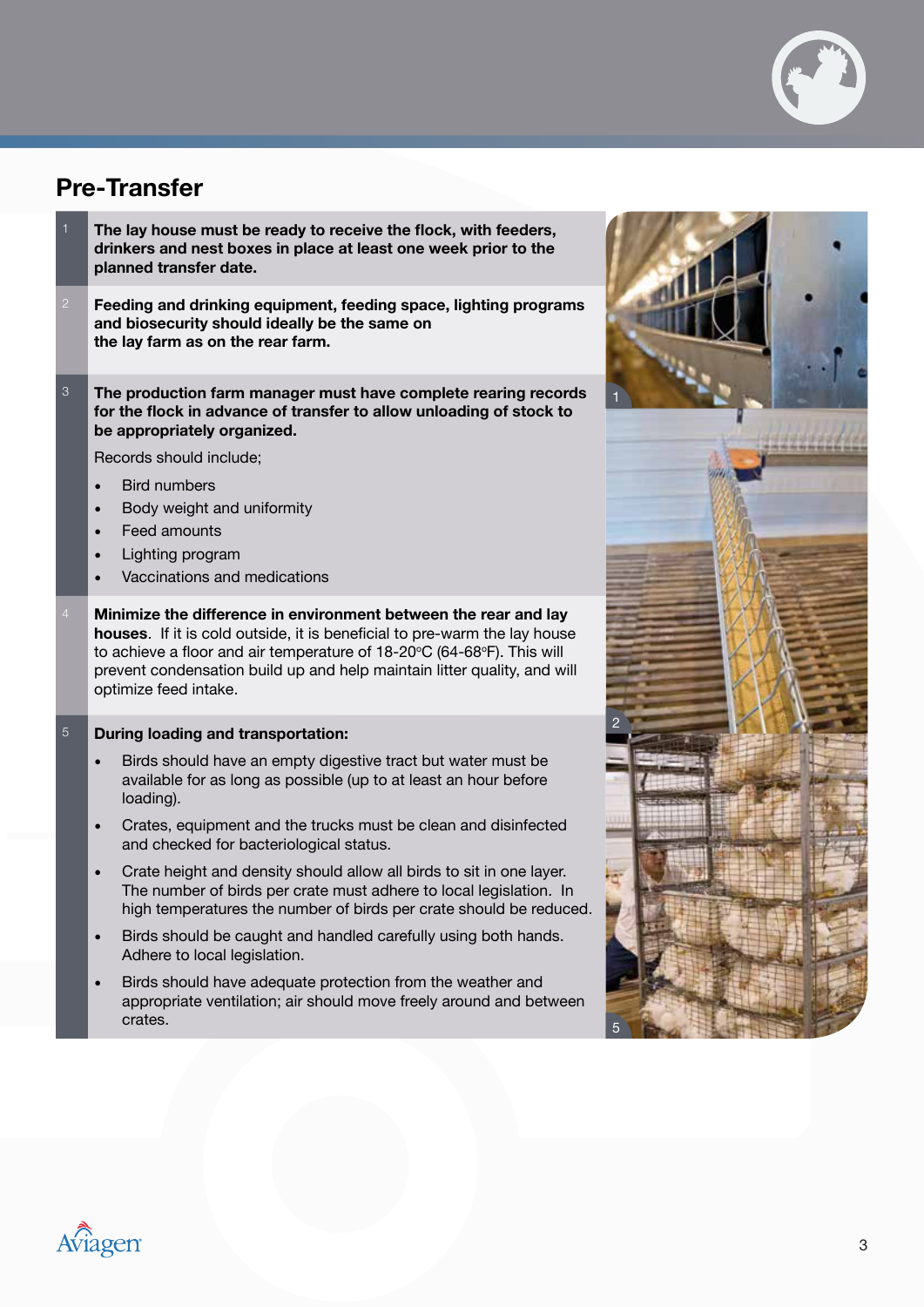

#### **Transfer**

- Transfer should not be completed before 18 weeks or after 23 weeks of age. For light-proof laying facilities transfer should not be later than 21 weeks, for open-sided housing transfer may need to be delayed (depending on season and natural day length).
- Move males at least one day before females. This gives males time to find the feeders and drinkers, and become accustomed to using the slatted area.
- 3 Transfer must be timed so that all birds can find feed and water before the lights go off at night.
- The key to a successful transfer is encouraging feed and water intake.
	- Feeding and drinking systems should be the same in the laying and the rearing facilities.
	- Birds should have access to feed and water upon arrival at the laying house.
	- If nipple drinkers are used in the laying house but bell drinkers have been used in rear, increasing the pressure in the nipple line and/or shaking the line (until a drop of water appears on the nipples) for the first few days will help birds find water. This strategy needs to be managed with care if litter quality is to be maintained.
	- If bell drinkers are used in the laying house but nipple drinkers have been used in rear, set the bell drinkers low for at least the first week after transfer or until all birds have found water.
	- Female feeders should be set to half the recommended height for the first 3-4 days after transfer to help the birds find feed quickly. Bird activity at feeding should be monitored to ensure all birds are feeding prior to lifting the feeders to the correct height.
- 5 Do not feed birds on the morning of transfer but provide extra feed upon arrival at the laying house (approximately 50%). Extra feed should also be given the day before and day after transfer (approximately 50%). The actual amount of extra feed given should be adjusted depending on season, environment, transport time and historical data.
- Transferring birds directly onto the slats will help them find feed and water.



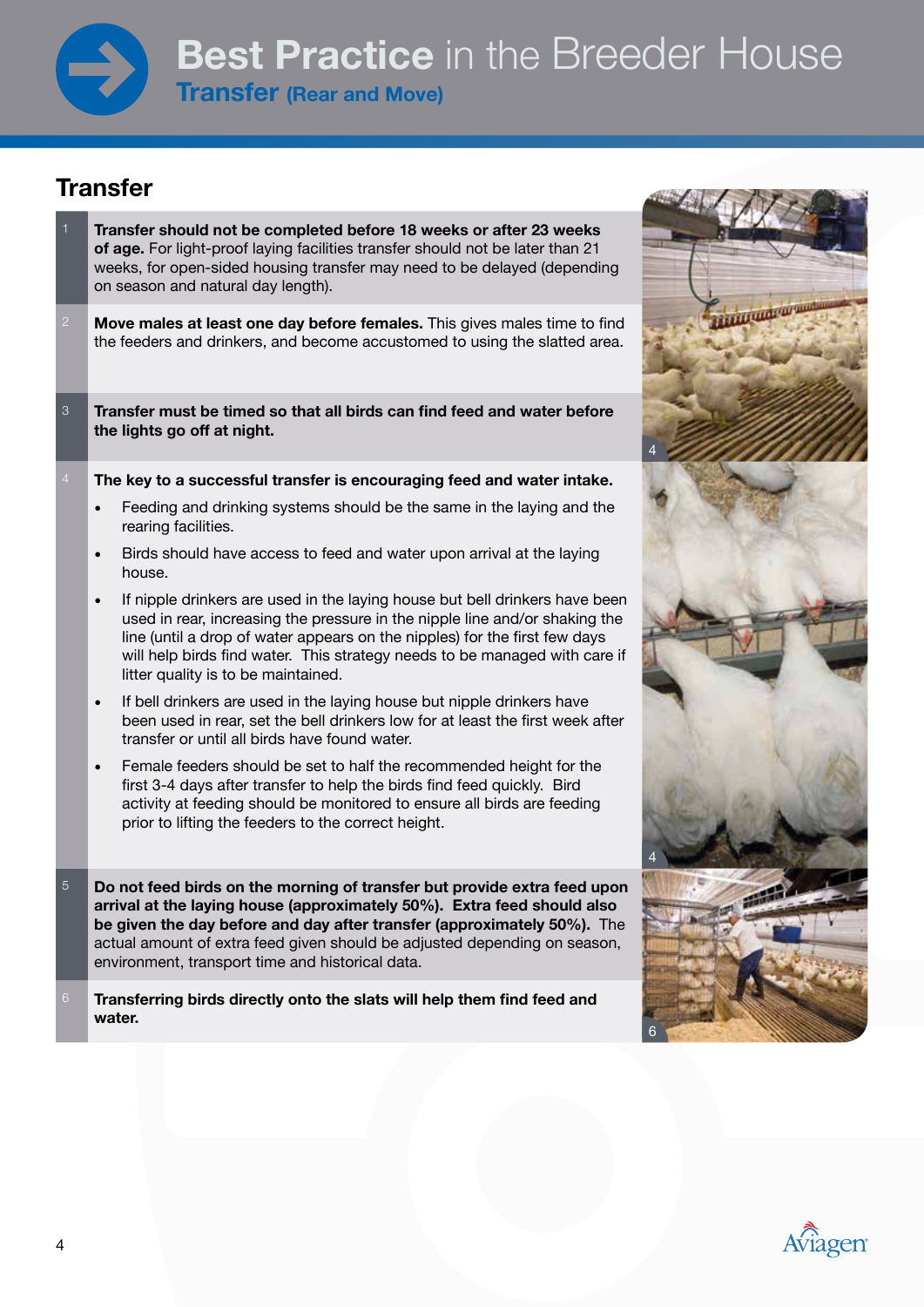

#### After Transfer

#### After transfer assess crop fill of both males and females.

- Crop fill should be assessed 30 minutes after the first feed and then again 24 hours later.
- A random selection of at least 50 males and 50 females should be assessed for crop fill.
- Ideally all birds assessed should have full crops after feeding. If this is not the case then the reason for this needs to be investigated:
	- Inadequate feeder space.
	- Inadequate feed distribution.
	- Inadequate feed amount.
	- Inadequate water availability.

Continue to monitor feeding behavior.



#### Successful Transfer

If transfer has been managed well birds will find feed and water quickly, and there will be minimal effect on growth and flock CV%.

#### Practical example

After transfer, a flock (Flock 1) that had been well-managed during rear with a CV% of 8.5 at transfer, showed a dramatic increase in CV% (13 by 25 weeks).

An investigation showed that:

- There was a change in equipment between the rear and lay houses (from pan feeders and nipple drinkers to chain feeders and bell drinkers).
- Birds were not unloaded on to the slats where feeders and drinkers were positioned.
- There was no feed in the feeder lines when birds arrived.
- Crop fill was not being assessed.
- The house had not been walked enough to encourage the birds to move around.

In the subsequent flock (Flock 2) birds were unloaded directly on to the slats where feed and water were, feed was available to the birds upon arrival, the house was walked regularly during the first 48 hours and crop fill was assessed to ensure birds were finding feed and water. CV% remained unchanged after transfer.



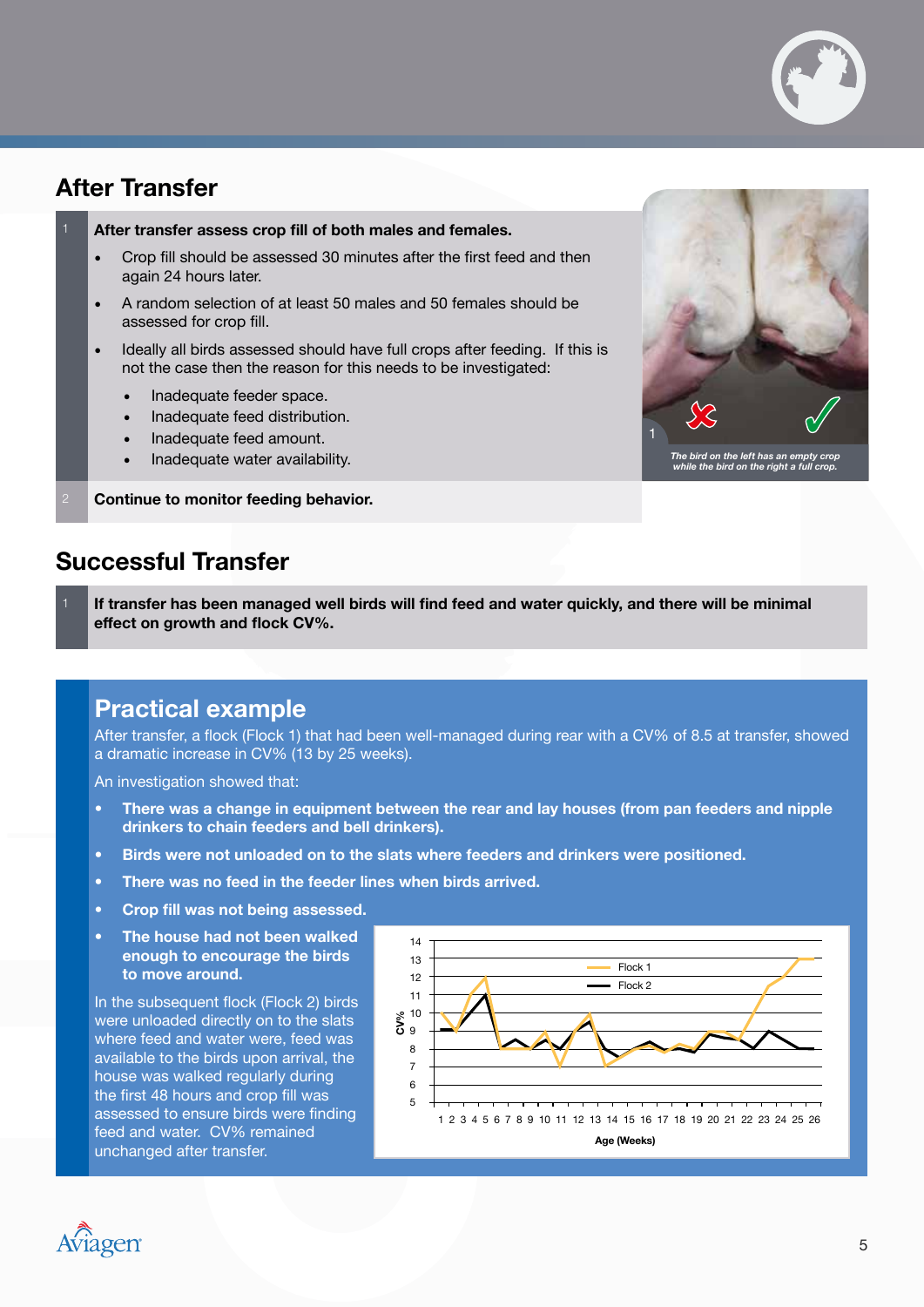

## **Notes**

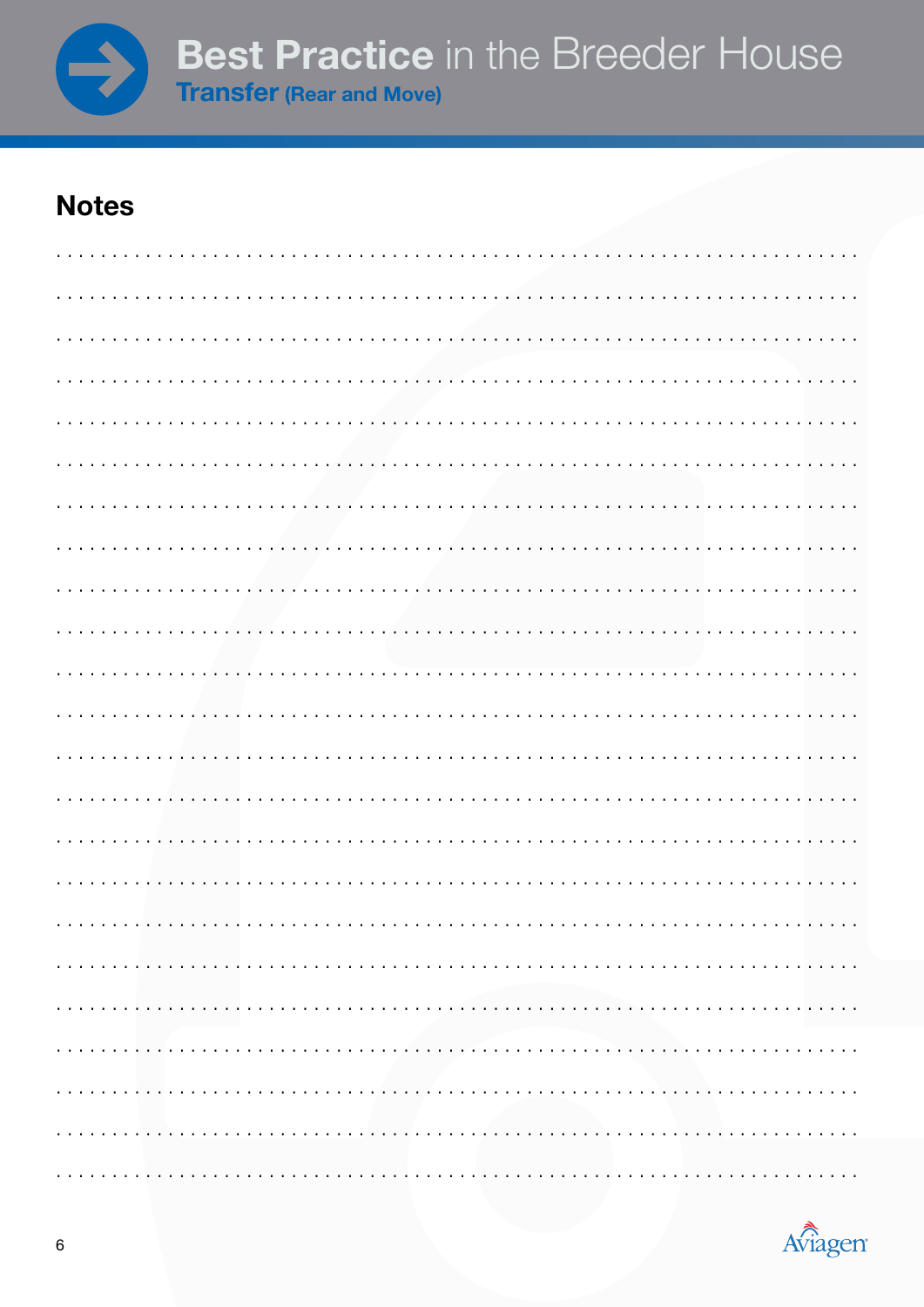

# **Notes**